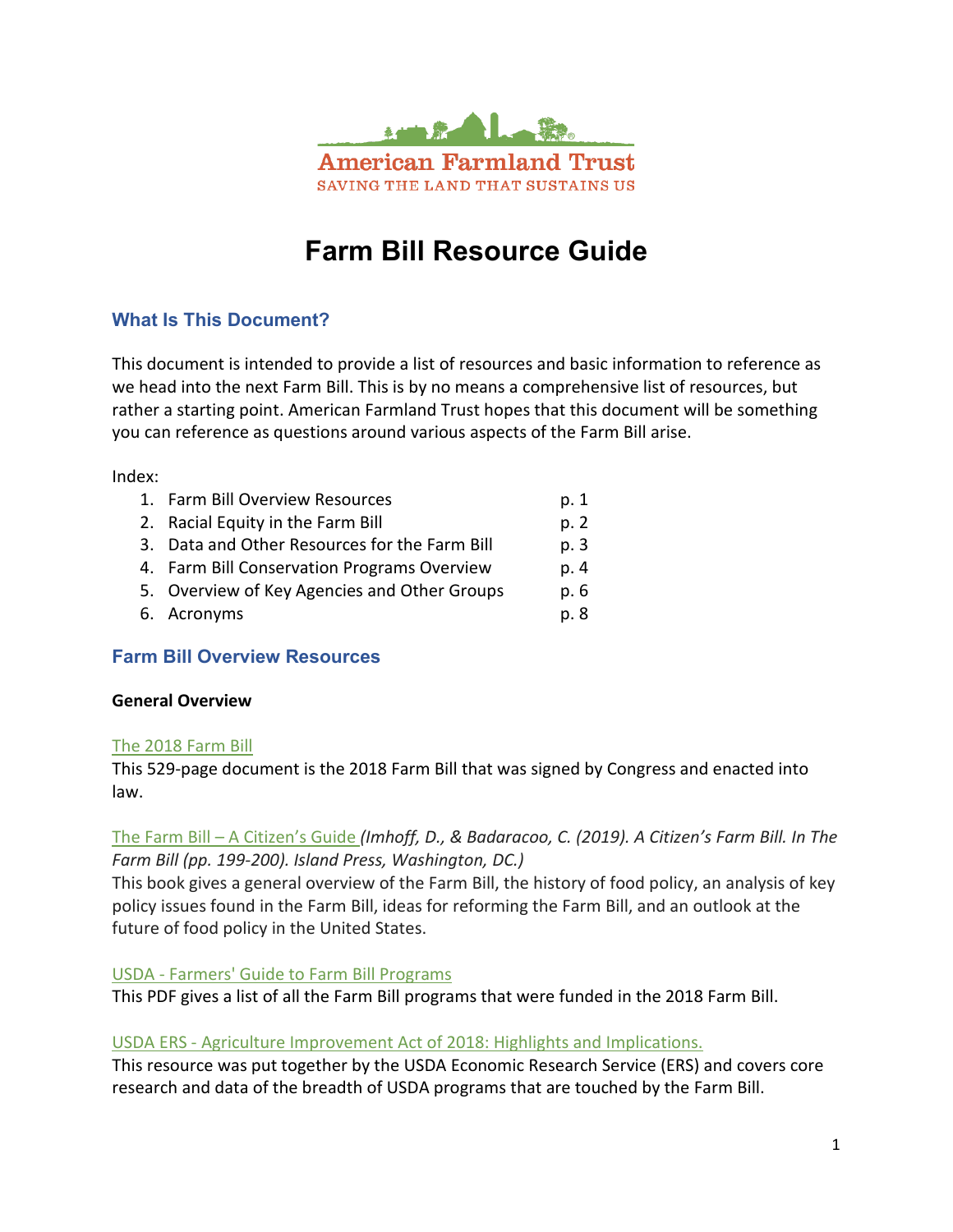#### [National Sustainable Agriculture Coalition](https://sustainableagriculture.net/our-work/campaigns/fbcampaign/what-is-the-farm-bill/) - 2018 Farm Bill Overview

This link has a short video that provides a holistic overview of how the Farm Bill impacts every aspect of our food system from seed to plate. NSAC also provides an overview of Farm Bill basics and what the Farm Bill covers. In addition, the site links to webinars NSAC put together for advocates who want to influence Farm Bill legislation.

# CRS - [What is the Farm Bill?](https://sgp.fas.org/crs/misc/RS22131.pdf)

This 2019 Congressional Research Service (CRS) document gives an overview of the Farm Bill, including a title-by-title summary of the most recent Farm Bill. For history buffs, there is a great infographic with selected Farm Bill policy dates and related laws. It also provides an overview of how much the Farm Bill costs; how Farm Bill programs have evolved over time; and how allocations for the legislation changed over time.

# **Short Videos**

# [National Farmers Union](https://www.youtube.com/watch?v=0CzRkyx616s) - The Farm Bill

This is a high-level 2-minute overview.

#### Oklahoma State University - [2019 U.S. Farm Bill: What is the Farm Bill?](https://www.youtube.com/watch?v=D5iZozUzwsc)

This 5-minute overview of the Farm Bill and the legislative process was produced by Oklahoma State University. For their full Farm Bill video series, follow this [link.](https://www.youtube.com/playlist?list=PLBX_xiiFGiPJVyh4hMHySnSeCC-u6lGNi)

# **Racial Equity in the Farm Bill**

# Michigan State University - Annotated Bibliography [on Structural Racism Present in the U.S.](https://www.canr.msu.edu/resources/structural_racism_in_us_food_system)  [Food System](https://www.canr.msu.edu/resources/structural_racism_in_us_food_system)

This detailed 2021 document contains resources for learning more about the inequities within our food system.

#### [National Sustainable Agriculture Coalition -](https://sustainableagriculture.net/blog/racial-equity-in-the-farm-bill/) Racial Equity in The Farm Bill

This overview from NSAC discusses racial equity in agriculture policy, and highlights some of the Farm Bill programs that have set asides and incentives for socially disadvantaged producers.

#### CRS - [Defining a Socially Disadvantaged Farmer or Rancher](https://crsreports.congress.gov/product/pdf/R/R46727/3)

This recent document from the Congressional Research Service contains a brief history of programs and policies intended for Socially Disadvantaged Farmers and Ranchers (SDFR), as well as recent census data.

#### CRS - [The Pigford Cases: USDA Settlement of Discrimination Suits by Black Farmers](https://www.everycrsreport.com/files/20130529_RS20430_dd9873a41009e49aa63cdc17a785093c21f8eb23.pdf)

Although not directly related to the 2023 Farm Bill, this CRS report provides background on the discrimination cases that brought racial equity and agriculture into the national spotlight.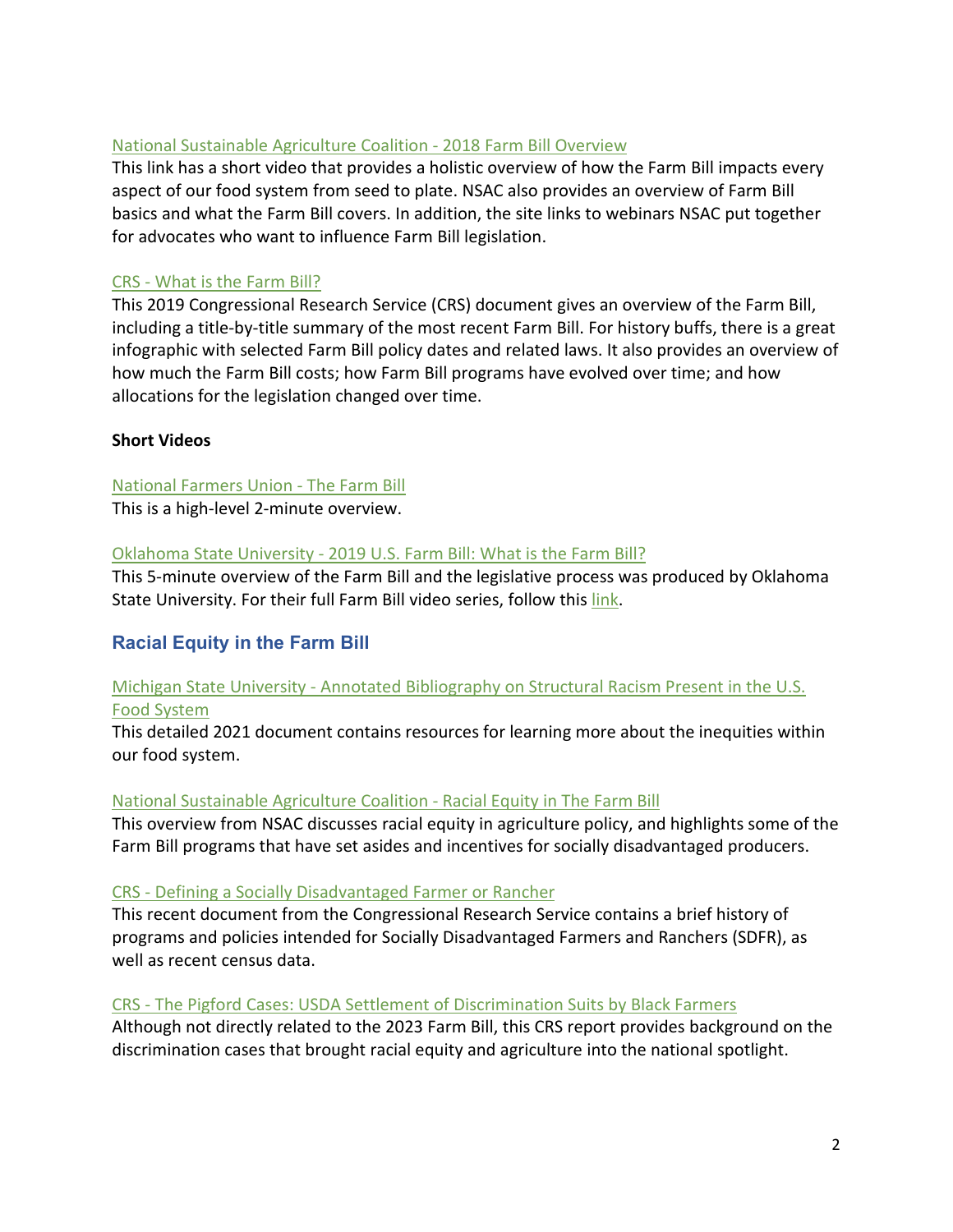#### [Heirs' Property Retention Coalition -](http://hprc.southerncoalition.org/?q=node/5) What is Heirs' Property?

The 2018 Farm Bill included a new program called the Heirs' Property Relending Program to help heirs' property owners resolve their titles. This resource provides background on this topic.

# **Data and Other Resources for the Farm Bill**

#### NRCS - [Soil and Water Resources Conservation Act Data Viewer](https://www.nrcs.usda.gov/wps/portal/nrcs/rca/national/technical/nra/rca/text/#Conservation%20Programs)

This website provides an overview of how much funding was allocated to state USDA National Resources Conservation Service (NRCS) offices for Conservation Programs from 2005-2020.

#### NASS - [Land Values 2021 Survey](https://www.nass.usda.gov/Publications/Todays_Reports/reports/land0821.pdf)

This annual survey conducted by the USDA National Agricultural Statistics Service (NASS) outlines the 2021 Farm Real Estate Value by State. It also provides information and data analysis about land value trends in the United States dating back to 2007.

#### CRS - [Agriculture and Related Agencies: FY2021 Appropriations](https://crsreports.congress.gov/product/pdf/R/R46437#:%7E:text=The%20enacted%20FY2021%20appropriation%20provides,Futures%20Trading%20Commission%20%5BCFTC%5D).)

This summary highlights USDA's FY2021 appropriations (except for the Forest Service). The FY2021 Consolidated Appropriations Act (P.L. 116-260) includes funding for conservation programs and activities at USDA. Agricultural conservation programs include both mandatory and discretionary spending. Most conservation program funding is mandatory and is authorized by the Farm Bill. Other conservation programs—mostly technical assistance—operate with discretionary funding through annual appropriations.

#### American Farmland Trust - Farms Under Threat: [A New England Perspective](https://farmlandinfo.org/publications/farms-under-threat-a-new-england-perspective/)

In the last 15 years, over 11 million acres of the nation's agricultural land has been paved over, fragmented, or converted to uses that jeopardize the future of farming. Despite the reduction in housing starts brought about by the 2008 Great Recession, our data show a renewed uptick in development that has resulted in 19 acres per day, or 7,000 acres per year of New England agricultural land being lost or threated between 2001 and 2016. This report presents new information on the state of New England's farmland and a framework for action that provides potential pathways forward.

#### American Farmland Trust - [Farms Under Threat: The State of the States](https://farmlandinfo.org/publications/farms-under-threat-the-state-of-the-states/)

*Farms Under Threat* provides actionable information on the location and quality of agricultural land, the threats posed by development, and state-level policies that can help protect farmland and ranchland. This first-of-its-kind assessment was created by American Farmland Trust and Conservation Science Partners, including NRCS, to empower farmers, citizens, and policymakers to protect the agricultural land base. See below for state-specific Farms Under Threat summaries:

#### Connecticut

[Agricultural Land Policy Scorecard Highlight Summary](https://storage.googleapis.com/csp-fut.appspot.com/reports/policy/Connecticut_policy.pdf) [Agricultural Land Conversion Highlights Summary](https://storage.googleapis.com/csp-fut.appspot.com/reports/policy/Connecticut_policy.pdf)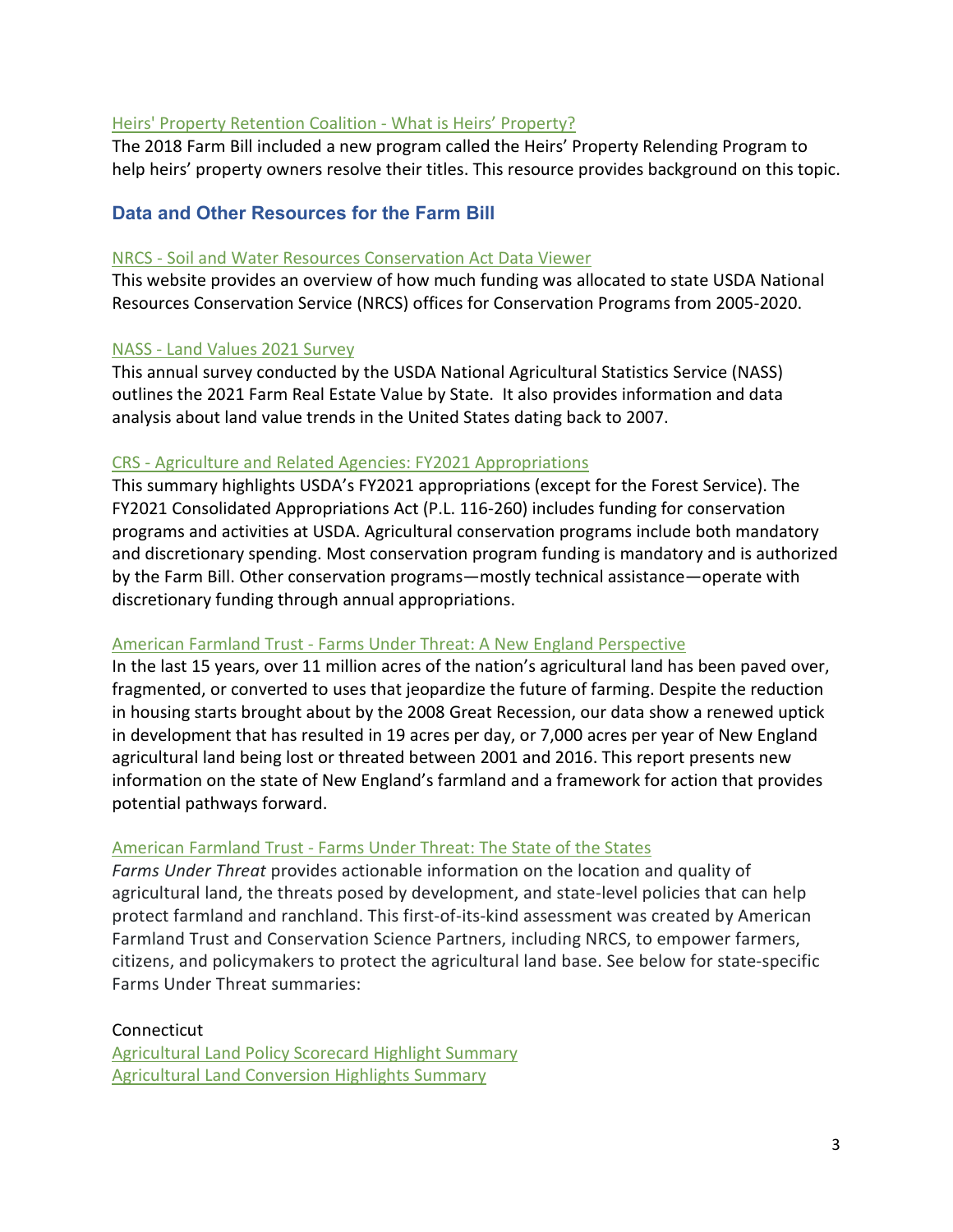#### Maine

[Agricultural Land Policy Scorecard Highlight Summary](https://storage.googleapis.com/csp-fut.appspot.com/reports/policy/Maine_policy.pdf) [Agricultural Land Conversion Highlights Summary](https://storage.googleapis.com/csp-fut.appspot.com/reports/spatial/Maine_spatial.pdf)

#### Massachusetts

[Agricultural Land Policy Scorecard Highlight Summary](https://storage.googleapis.com/csp-fut.appspot.com/reports/policy/Massachusetts_policy.pdf) [Agricultural Land Conversion Highlights Summary](https://storage.googleapis.com/csp-fut.appspot.com/reports/spatial/Massachusetts_spatial.pdf)

#### New Hampshire

[Agricultural Land Policy Scorecard Highlight Summary](https://storage.googleapis.com/csp-fut.appspot.com/reports/policy/New_Hampshire_policy.pdf) [Agricultural Land Conversion Highlights Summary](https://storage.googleapis.com/csp-fut.appspot.com/reports/spatial/New_Hampshire_spatial.pdf)

#### Rhode Island

[Agricultural Land Policy Scorecard Highlight Summary](https://storage.googleapis.com/csp-fut.appspot.com/reports/policy/Rhode_Island_policy.pdf) [Agricultural Land Conversion Highlights Summary](https://storage.googleapis.com/csp-fut.appspot.com/reports/spatial/Rhode_Island_spatial.pdf)

#### Vermont

[Agricultural Land Policy Scorecard Highlight Summary](https://storage.googleapis.com/csp-fut.appspot.com/reports/policy/Vermont_policy.pdf) [Agricultural Land Conversion Highlights Summary](https://storage.googleapis.com/csp-fut.appspot.com/reports/spatial/Vermont_spatial.pdf)

#### New England Food Policy - [Building a Sustainable Food System](https://www.clf.org/publication/new-england-food-policy-building-sustainable-food-system/)

This report contributes to efforts across New England to promote a regionally focused, healthy, economically vibrant, resilient, just, and sustainable food system. The report is intended to help guide citizens, organizations, and policymakers in pursuing supportive public policies and removing policy barriers. It focuses on public policy issues in five areas: land, food production, food safety and processing, markets, and waste streams. The report focuses on state-level policy but also draws attention to federal policy challenges.

#### CRS – [Summary of the Commodity Credit Corporation \(CCC\)](https://crsreports.congress.gov/product/pdf/R/R44606)

The Commodity Credit Corporation (CCC) has served as a mandatory funding mechanism for agricultural programs since 1933. The CCC Charter Act enables the CCC to broadly support the U.S. agriculture industry for authorized purposes and programs including commodity and income support, natural resources conservation, export promotion, international food aid, disaster assistance, agricultural research, and bioenergy development.

# **Farm Bill Conservation Programs Overview**

#### What's the purpose of conservation programs?

The reality is that some farming practices can degrade natural resources and the environment. Sediment, nutrient, and pesticide runoff and leaching, for example, can impair water quality. Other practices can preserve and enhance our natural heritage and provide substantial benefits through careful management of agricultural land. Enhancing wildlife habitat on agricultural land—for example, by providing nesting material for migratory birds—can help increase wildlife populations. USDA's conservation programs help agricultural producers improve their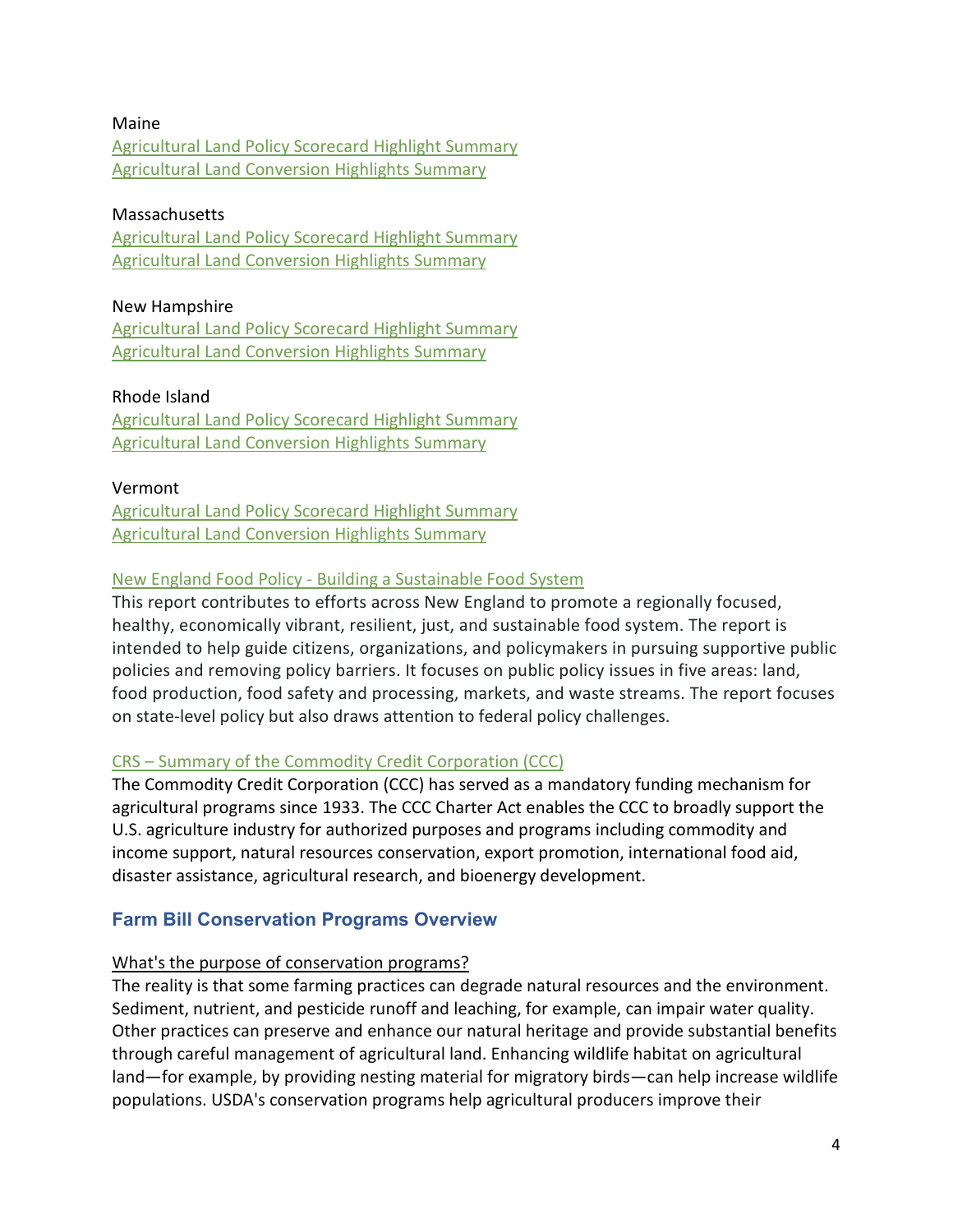environmental performance with respect to soil health, water quality, air quality, wildlife habitat, and greenhouse gas emissions.

#### How do conservation programs work?

To improve environmental outcomes, USDA's Natural Resources Conservation Service (NRCS) helps producers implement voluntary conservation programs and covers some or all of the cost of various practices. NRCS offices are located in nearly every county in the nation and work closely with a wide range of farmers and ranchers. These programs are funded through the Farm Bill. Annually, the federal government spends about \$6 billion on conservation programs, but many of the programs are still unable to meet demand.

#### **Conservation Program Summaries**

The [Agricultural Conservation Easement Program \(ACEP\)](https://www.nrcs.usda.gov/wps/portal/nrcs/main/national/programs/easements/acep/) provides long term or permanent easements for preservation of wetlands and the protection of agricultural land (cropland, grazing land, etc.) from commercial or residential development. ACEP works through partnerships with American Indian tribes, state and local governments, and non-governmental organizations like land trusts.

The [Conservation Reserve Program \(CRP\)](https://www.fsa.usda.gov/programs-and-services/conservation-programs/conservation-reserve-program/) generally provides 10-15 year contracts to remove land from agricultural production. Most of the land enrolled in CRP was in crop production prior to CRP enrollment and is now planted with grass or trees. A large majority of CRP contracts enrolled whole fields or whole farms. Increasingly, however, CRP contracts fund high-priority, partial-field practices such as filter strips and grass waterways, rather than whole-field or whole-farm enrollments. Up to 2 million acres of grassland can also be enrolled in CRP if the landowner agrees to keep the land in grazing use rather than tilling it for crop production or converting it to any other use.

The [Conservation Stewardship Program \(CSP\)](https://www.nrcs.usda.gov/wps/portal/nrcs/main/national/programs/financial/csp/) supports ongoing and new conservation efforts for producers who meet farm-wide requirements on working agricultural and forest lands. Farmers and ranchers must demonstrate a high level of stewardship to be eligible for the program and must agree to further improve environmental performance over the life of the CSP contract (up to 5 years). Participants receive financial assistance for adopting new conservation practices and for stewardship, based on previously adopted practices and the ongoing maintenance of those practices. The entire farm must be enrolled, and conservation requirements must be met throughout the farm.

Through [Conservation Technical Assistance \(CTA\),](https://www.nrcs.usda.gov/wps/portal/nrcs/main/national/programs/technical/) USDA provides ongoing technical assistance to agricultural producers who seek to improve the environmental performance of their farms.

The [Environmental Quality Incentives Program \(EQIP\)](https://www.nrcs.usda.gov/wps/portal/nrcs/main/national/programs/financial/eqip/) provides financial assistance to farmers who adopt or install conservation practices on land in agricultural production. Common practices include nutrient management, conservation tillage, cover crops, field-edge filter strips, and fences to exclude livestock from streams.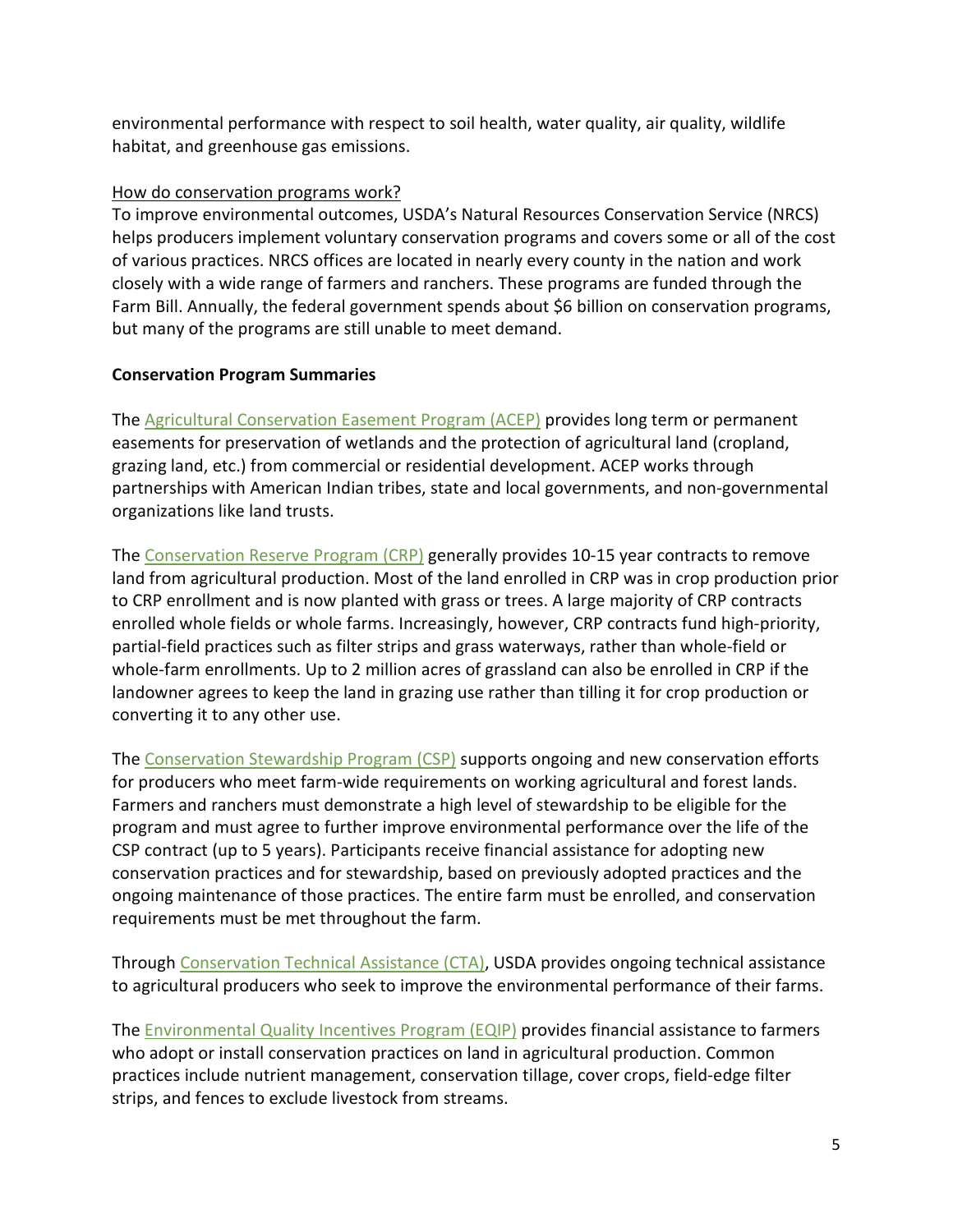The [Regional Conservation Partnership Program \(RCPP\)](https://www.nrcs.usda.gov/wps/portal/nrcs/main/national/programs/financial/rcpp/) provides assistance to partners to solve problems on a regional or watershed scale. RCPP can fund a wide range of activities (like those funded by other USDA programs) including land retirement, easements, partial-field practices (e.g., filter strips and grass waterways), and conservation practices on working land (e.g., cover crops and nutrient management).

#### **[Other Conservation Program Resources](https://farmlandinfo.org/publications/agricultural-conservation-easement-program-agricultural-land-easements/)**

American Farmland Trust - [Agricultural Conservation Easement Program Informational S](https://s30428.pcdn.co/wp-content/uploads/sites/2/2015/11/AFT_FIC_ACEP-ALE_JAN2020_final.pdf)heet This resource provides an overview of the Agricultural Conservation Easement Program's two enrollment options: Agricultural Land Easements (ALE) and Wetland Reserve Easements (WRE). ACEP–ALE provides matching funds to eligible entities to buy conservation easements on farm and ranch land. This fact sheet provides information about ACEP–ALE implementation and final allocations to states by fiscal year.

#### American Farmland Trust - [Farmland Protection Policy Act](https://s30428.pcdn.co/wp-content/uploads/sites/2/2020/02/FPPA_AFT_FIC_2021.pdf)

Congress enacted the Farmland Protection Policy Act (FPPA) as a subtitle of the 1981 Farm Bill. The U.S. Department of Agriculture's Natural Resources Conservation Service (NRCS) is charged with oversight of the FPPA. This fact sheet provides basic information about the Farmland Protection Policy Act.

# **Overview of Key Agencies and Other Groups**

#### **Federal Agencies**

#### [U.S. Department of Agriculture \(USDA\)](https://www.usda.gov/)

The United States Department of Agriculture (USDA) provides leadership on food, agriculture, natural resources, rural development, nutrition, and related issues based on sound public policy, the best available science, and efficient management.

#### [USDA Organization Chart](https://www.usda.gov/sites/default/files/documents/usda-organization-chart.pdf)

This chart shows every USDA office and agency.

#### [Natural Resources Conservation Service \(within USDA, federal with local offices\)](https://www.nrcs.usda.gov/)

The Natural Resources Conservation Service (NRCS) was established to improve the health of the nation's natural resources while sustaining and enhancing the productivity of American agriculture. NRCS achieves this by providing voluntary assistance through strong partnerships with private landowners, managers, and communities to protect, restore, and enhance the lands and waters upon which people and the environment depend.

#### [Farm Service Agency \(within USDA, federal with local offices\)](https://www.fsa.usda.gov/)

The Farm Service Agency (FSA), originally established in 1933 to help rural Americans through the Great Depression, is today the service arm of the USDA. FSA administers farm programs,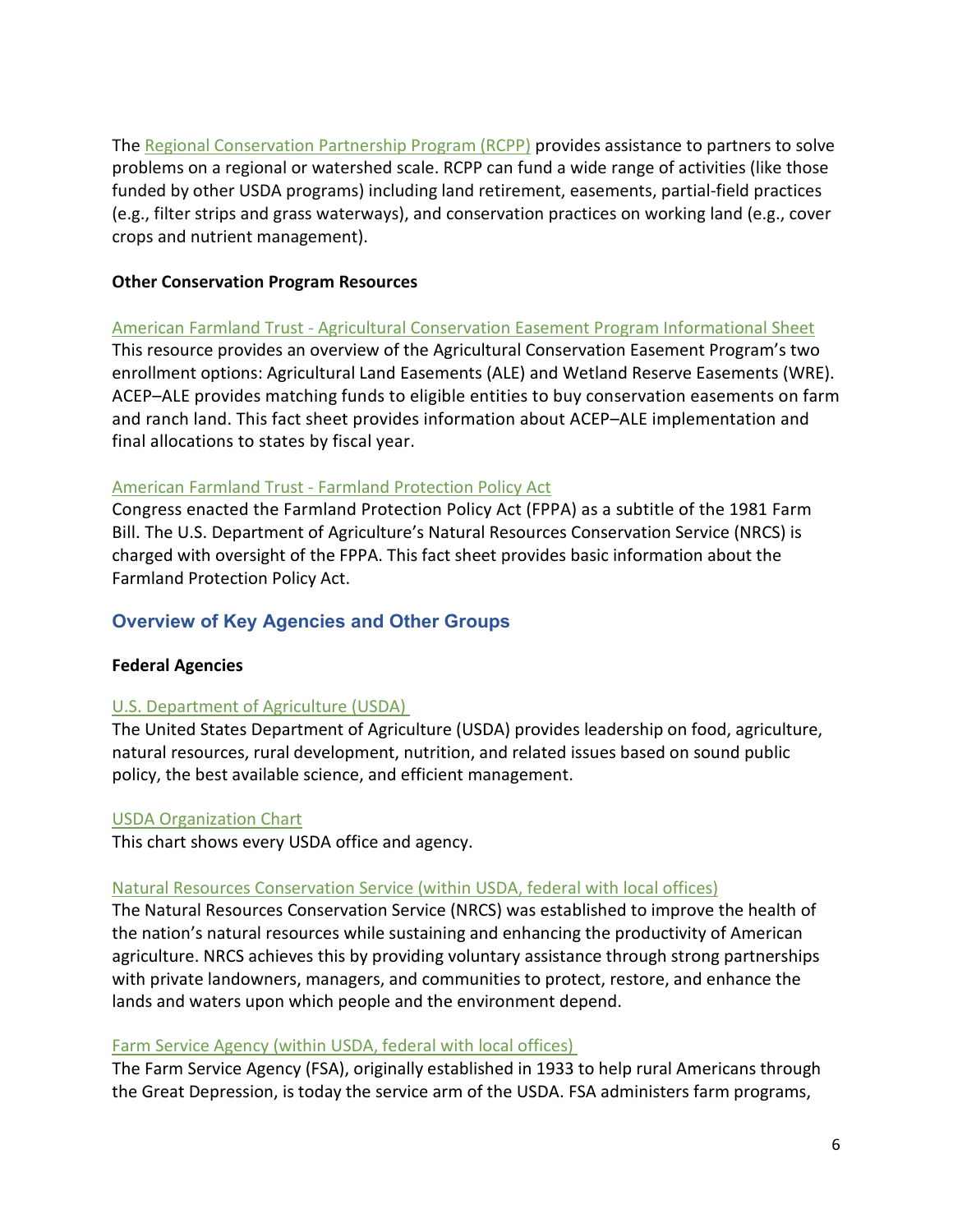farm loans, commodity operations, management, and state operations for USDA. FSA provides credit to farmers unable to receive private, commercial credit, with emphasis on providing loans to beginning, minority, and women producers. FSA administers ad hoc disaster programs and delivers commodities for use in humanitarian programs at home and abroad.

## **State Departments of Agriculture in New England**

New England's State Departments of Agriculture are key partners to USDA-NRCS and FSA throughout the region.

- [Connecticut Department of Agriculture](https://portal.ct.gov/DOAG)
- [Maine Department of Agriculture, Conservation, and Forestry](https://www.maine.gov/dacf/)
- [Massachusetts Department of Agricultural Resources](https://www.mass.gov/orgs/massachusetts-department-of-agricultural-resources)
- [New Hampshire Department of Agriculture, Markets and Food](https://www.agriculture.nh.gov/)
- Rhode Island Division of Agriculture [Department of Environmental Management](http://www.dem.ri.gov/programs/agriculture/)
- [Vermont Agency of Agriculture, Food and Markets](https://agriculture.vermont.gov/)

#### **New England Cooperative Extension Service**

The Cooperative Extension Service (CES) is a nationwide, non-credit educational network that addresses public needs by providing non-formal higher education and learning activities to farmers, ranchers, communities, youth, and families throughout the nation. As part of the US land grant university system, CES works in partnership with USDA'S National Institute of Food and Agriculture (NIFA) to translate research into practice.

- [University of Connecticut Cooperative Extension](https://cahnr.uconn.edu/extension/)
- [University of Maine Cooperative Extension](https://extension.umaine.edu/)
- [University of Massachusetts Cooperative Extension](https://ag.umass.edu/)
- [University of New Hampshire Cooperative Extension](https://extension.unh.edu/)
- [University of Rhode Island Cooperative Extension](https://web.uri.edu/coopext/)
- University of [Vermont Cooperative Extension](https://www.uvm.edu/extension)

#### **Conservation Districts (typically a county agency with local offices)**

Across the United States, nearly 3,000 conservation districts—one in almost every county work with landowners to conserve and promote healthy soils, water, forests, and wildlife. Conservation districts may go by different names — "soil and water conservation districts," "resource conservation districts," "natural resource districts," and "land conservation committees"— but they all share a single mission: to coordinate assistance from all available sources—public and private, local, state, and federal—to develop locally-driven solutions to natural resources concerns. In addition, conservation districts: implement farm, ranch, and forestland conservation practices; conserve and restore wetlands; protect groundwater resources; assist communities and homeowners with planting trees and other land cover;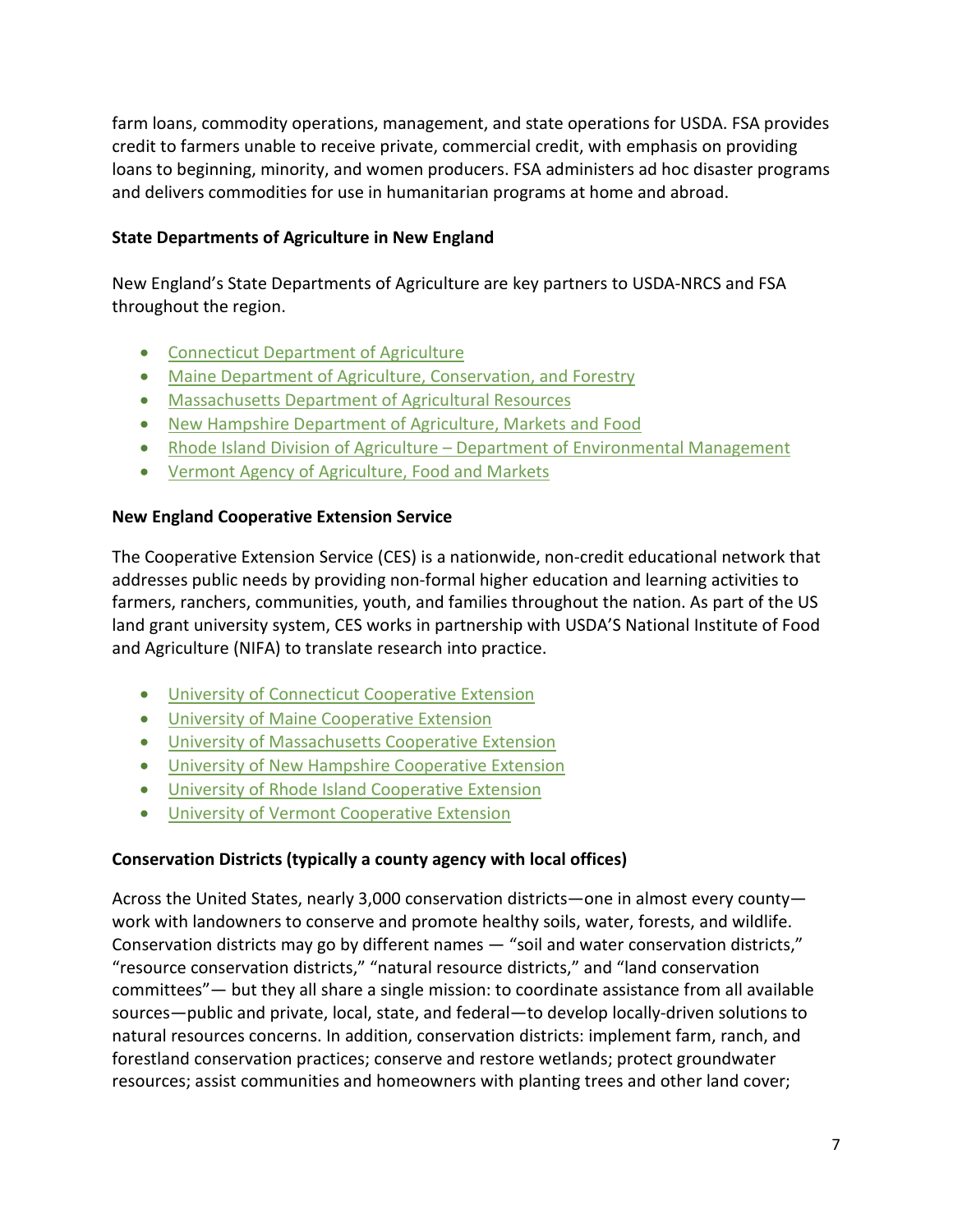help developers control soil; and reach out to communities and schools to teach the value of natural resources and encourage conservation efforts.

## **Land Trusts**

Land Trusts (typically local or regional, although national land trusts do exist) are charitable organizations that acquire land or conservation easements, or that steward land or easements, to achieve one or more conservation purposes. Find land trust information for your area by searching here: [https://www.farmlandinfo.org/directory.](https://www.farmlandinfo.org/directory)

# **Acronyms**

Here are some common acronyms you will hear when talking about agriculture and conservation:

#### **Agencies and organizations**

| <b>FSA</b>  | Farm Service Agency (federal)                    |
|-------------|--------------------------------------------------|
| NRCS        | Natural Resources Conservation Service (federal) |
| DC          | District Conservationist (NRCS field staff)      |
| <b>RCD</b>  | <b>Resource Conservation District (county)</b>   |
| <b>USDA</b> | United States Department of Agriculture          |
| <b>EPA</b>  | United States Environmental Protection Agency    |
| <b>USFS</b> | <b>United States Forest Service</b>              |
| USFWS       | United States Fish and Wildlife Service          |
| <b>USGS</b> | United States Geological Survey                  |

#### **Farm Bill Programs**

| ACEP       | <b>Agricultural Conservation Easement Program (NRCS)</b>                  |
|------------|---------------------------------------------------------------------------|
| CREP       | Conservation Reserve Enhancement Program (FSA)                            |
| <b>CRP</b> | <b>Conservation Reserve Program (FSA)</b>                                 |
| CSP        | <b>Conservation Stewardship Program (NRCS)</b>                            |
| EQIP       | Environmental Quality Incentives Program (NRCS)                           |
| FRPP       | Farm and Ranchland Protection Program (Consolidated into ACEP)            |
| <b>GRP</b> | Grassland Reserve Program (Consolidated into ACEP)                        |
| WHIP       | Wildlife Habitat Incentives Program (NRCS - "old" farm bill, now in EQIP) |
| <b>WRP</b> | Wetland Reserve Program (Consolidated into ACEP and now called "wetland   |
|            | reserve easements")                                                       |

#### **Other common terms**

| CEAP  | Conservation Effects Assessment Program (study to evaluate effectiveness of |
|-------|-----------------------------------------------------------------------------|
|       | NRCS conservation practices)                                                |
| $CIG$ | <b>Conservation Innovation Grant (from NRCS)</b>                            |